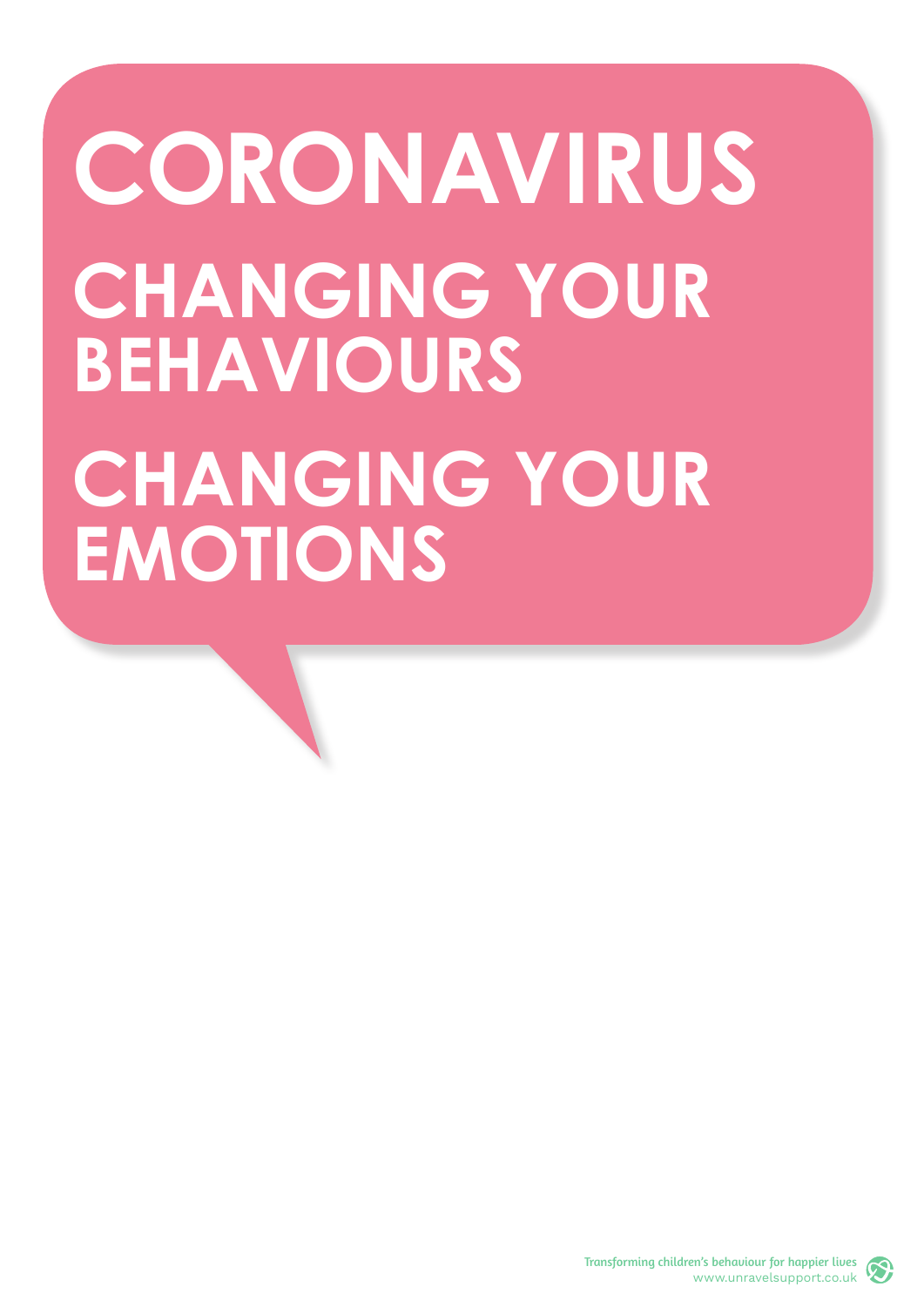## Dear parent/carer

The emotional difficulty we are all currently facing is that we can't escape the impending doom of what the coronavirus is being made out to be; it is everywhere. This constant bombardment is naturally going to activate a sense of danger within us. Once this danger is registered in our thought process, our emotions will automatically become activated. This is due to our emotions being purely designed to communicate to us that there is a problem to solve, so that we adapt and fundamentally stay alive.

Sadly, we can't solve the coronavirus situation as quickly as any of us would like to, so instead we need to use our emotions to motivate us to take the healthy and safe precautions that not only reduce our risk of catching the illness, but make sure we are not letting them get too carried away at the same time. Our emotions really do love themselves and if they think they can maximise a situation, they will

So, we must make a real effort to keep everything in perspective. If our emotions get carried away and we feel an unhealthy degree of anxiety and fear which doesn't perhaps fit the real facts of this situation in a more rational reality, it could begin to change our behaviours more extremely and impact on our mental health and well-being.

We really hope these supportive resources help you at this trying time. The more informed we all are during this complex situation, armed with effective strategies, the better we will all deal with this now and in the future.

Be careful out there and remember, this will pass.

The Unravel Team



Supporting you on behalf of your child's school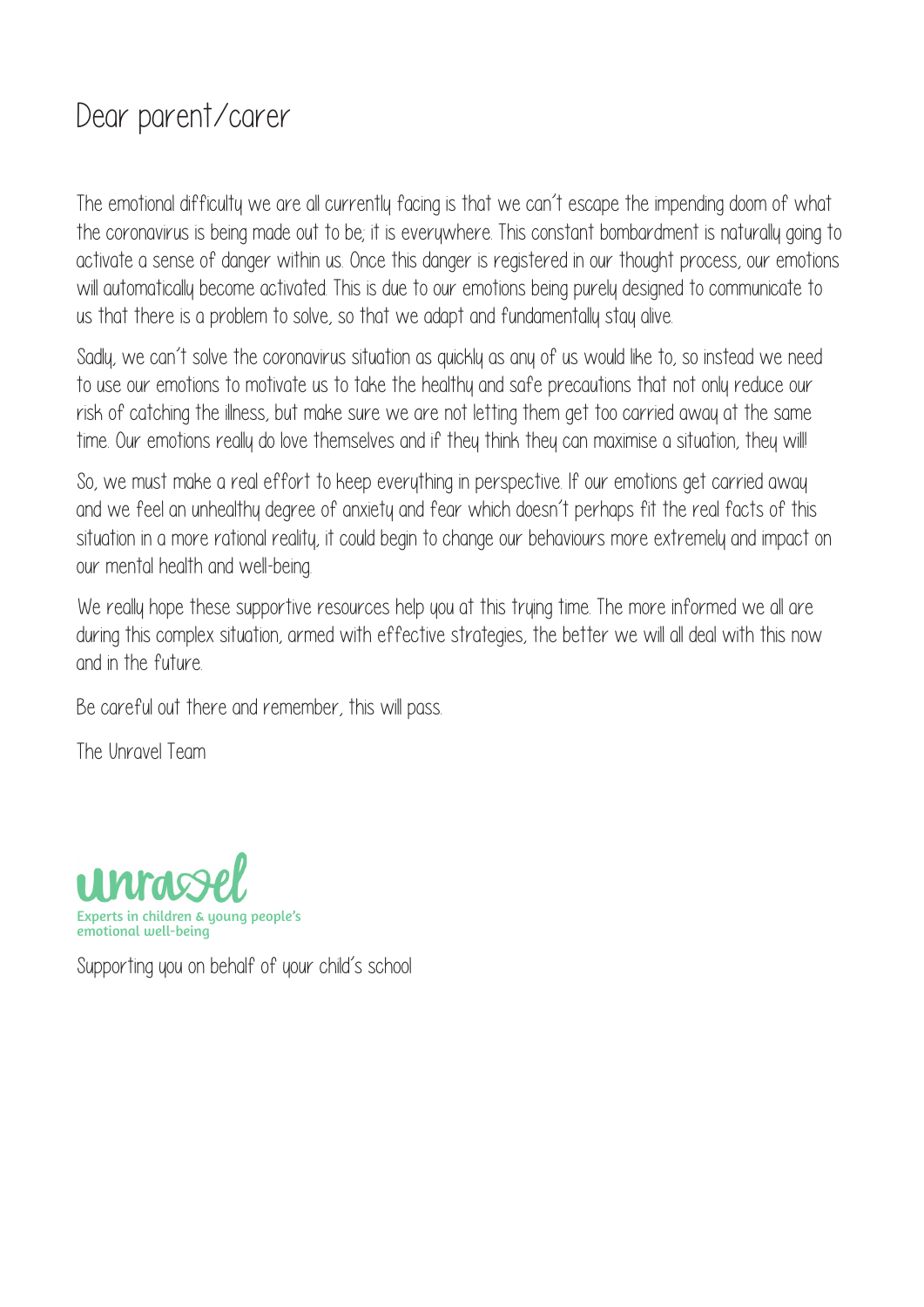## **CHANGING YOUR EMOTIONS CHANGING YOUR BEHAVIOUR**

- Remember that behaviour change takes time. Don't be too hard on yourself if you forget to wash your hands or are still touching your face more than you want to. Re-engage the behaviours that you want to do and use positive self talk to help you keep going
- Catch yourself noticing the behaviours you currently do or want to do and use this insight to drive the correct behaviours, being careful to not reinforce the negative behaviours that could become a problem
- Set up new behaviours. Think, "what can I do instead?" Rather than touching your face as much, you could give yourself a reassuring stroke from the shoulder to the elbow as this is a good way to reduce feelings of anxiety and offer some self-soothing reassurance to yourself. This is a positive distraction
- Be reassuring and give the facts to children and to ourselves. Reminders of the rational, more logical information we know about this condition will help reduce the domination of our emotional brain
- $\blacktriangledown$  Try to do as many things as you can that activate positive emotions. We are going to need to make more of an effort to find new things to enjoy as many of the things we used to do have changed. Let's get busy being creative. Remember that William Shakespeare is thought to have created several of his masterpieces whilst on lockdown from the bubonic plague. What could be your coronavirus legacy?